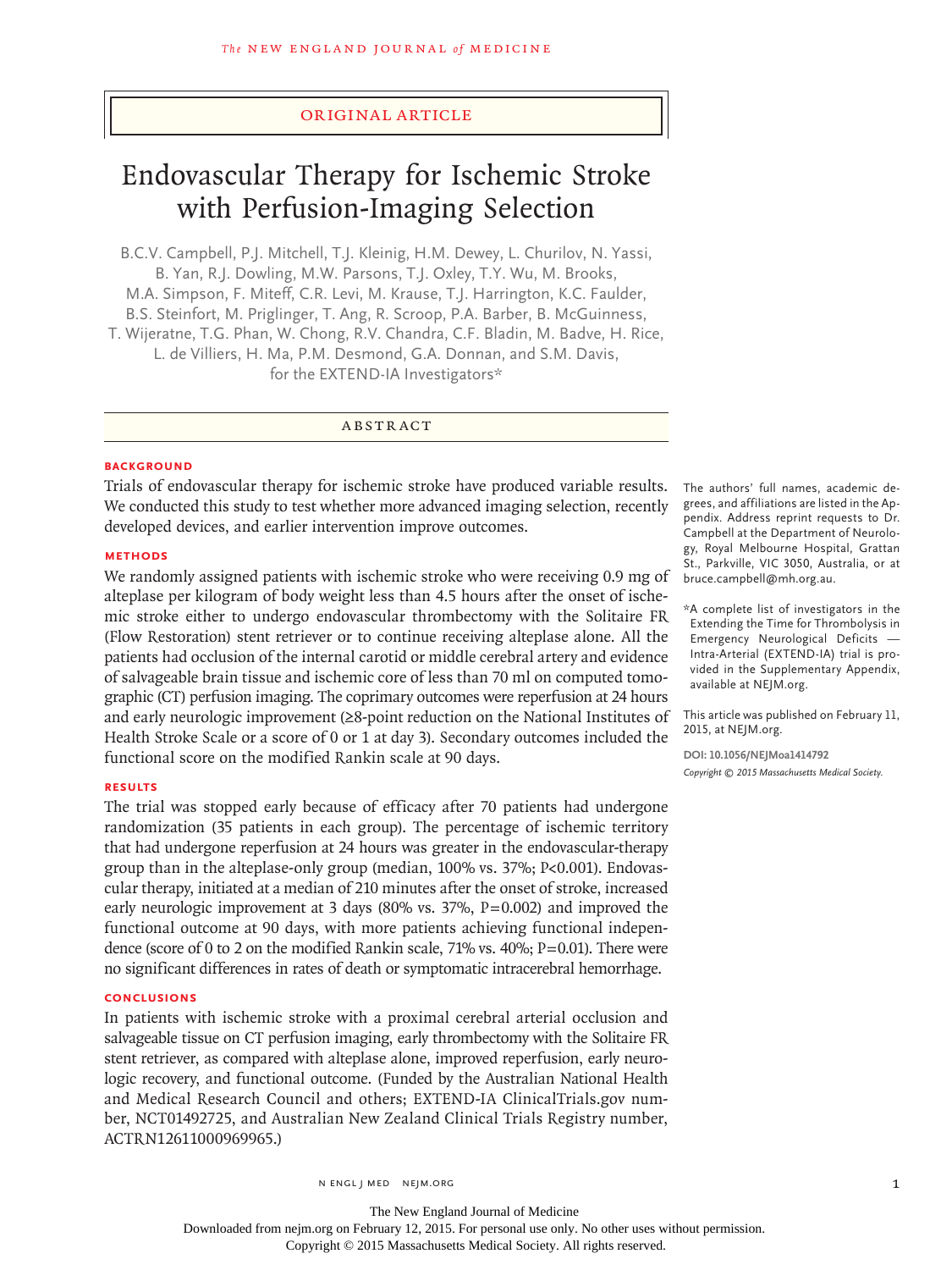THE RESULTS OF THE MULTICENTER RAN-<br>
domized Clinical Trial of Endovascular<br>
Treatment for Acute Ischemic Stroke in the<br>
Netherlands (MR CLEAN) trial,<sup>1</sup> which showed domized Clinical Trial of Endovascular Treatment for Acute Ischemic Stroke in the reduced disability among patients with ischemic stroke who were treated with endovascular thrombectomy in addition to standard care, represent an advance in stroke care. The MR CLEAN study followed several trials that had neutral findings with respect to the use of endovascular thrombectomy.2-4 In the largest of these trials, the Interventional Management of Stroke 3 (IMS-3) study, investigators compared the administration of 0.9 mg of alteplase per kilogram of body weight to a bridging strategy of the use of alteplase (at a dose of 0.6 mg per kilogram for most of the trial) followed by endovascular therapy. The IMS-3 trial was halted for futility after 656 patients had been enrolled.<sup>2</sup>

Potential contributors to the neutral results of previous studies include relatively low rates of angiographic reperfusion, delays in achieving reperfusion, and the lack of patient selection with the use of advanced imaging to ensure the presence of vessel occlusion and salvageable brain tissue. None of the previous studies raised any safety concerns, with rates of symptomatic hemorrhage of approximately 6% in both the alteplase group and the endovascular-therapy group. More recent advances in device technology have significantly improved the speed and efficacy of recanalization.<sup>5-7</sup>

Computed tomographic (CT) perfusion imaging can indicate the extent of irreversibly injured brain in the ischemic core and potentially salvageable but hypoperfused ischemic penumbra.<sup>8-11</sup> Furthermore, CT perfusion imaging has evolved, and fully automated, standardized volumetric processing can now be rapidly performed in the context of a multicenter clinical trial.<sup>12,13</sup>

In the Extending the Time for Thrombolysis in Emergency Neurological Deficits — Intra-Arterial (EXTEND-IA) trial, we sought to test the hypothesis that patients with anterior circulation ischemic stroke who are selected with a dual target of vessel occlusion and evidence of salvageable tissue on perfusion imaging within 4.5 hours after the onset of stroke will have improved reperfusion and early neurologic improvement when treated with early endovascular thrombectomy with the use of the Solitaire FR (Flow Restoration) stent retriever after intravenous administration of alteplase, as compared with the use of alteplase alone. The release of the MR CLEAN trial results prompted the data and safety monitoring board for our study to review the data, and the trial was stopped early because efficacy was clearly shown.

#### METHODS

## **Trial Design and Oversight**

The EXTEND-IA trial was an investigator-initiated, multicenter, prospective, randomized, openlabel, blinded-end-point study involving patients with ischemic stroke who were receiving intravenous alteplase within 4.5 hours after stroke onset. Details of the methods used in the trial have been published previously.14 The study protocol is available with the full text of this article at NEJM.org.

The design, analysis, and data collection for the trial were performed by members of the executive committee and investigators at the study sites (see the Supplementary Appendix, available at NEJM.org). The first author wrote the first draft of the manuscript. All the investigators vouch for the accuracy and completeness of the presented data and fidelity of the report to the study protocol. Covidien supplied the Solitaire FR device and an unrestricted grant to support trial infrastructure, but the company was not involved in the study design or conduct or in the preparation of the manuscript, except to review the protocol to ensure that the specified use of devices in the study followed the approved instructions for use.

## **Study Patients**

We planned to enroll 100 patients at 14 centers in Australia and New Zealand. Patients were eligible if they could receive intravenous alteplase within 4.5 hours after the onset of anterior circulation ischemic stroke and had occlusion of the internal carotid artery or of the first or second segment of the middle cerebral artery, as seen on CT angiography. In addition, CT perfusion imaging, which was processed with the use of fully automated software (RAPID, noncommercial research version, Stanford University), $12,13$  was used to identify potentially salvageable brain tissue. Brain tissue at risk for infarction ("ischemic penumbra") was distinguished from minimally hypoperfused tissue if the time to maximum (Tmax) delay was more than 6 seconds.<sup>15</sup> Irreversibly injured brain ("ischemic core") was diagnosed if the relative

The New England Journal of Medicine

Downloaded from nejm.org on February 12, 2015. For personal use only. No other uses without permission.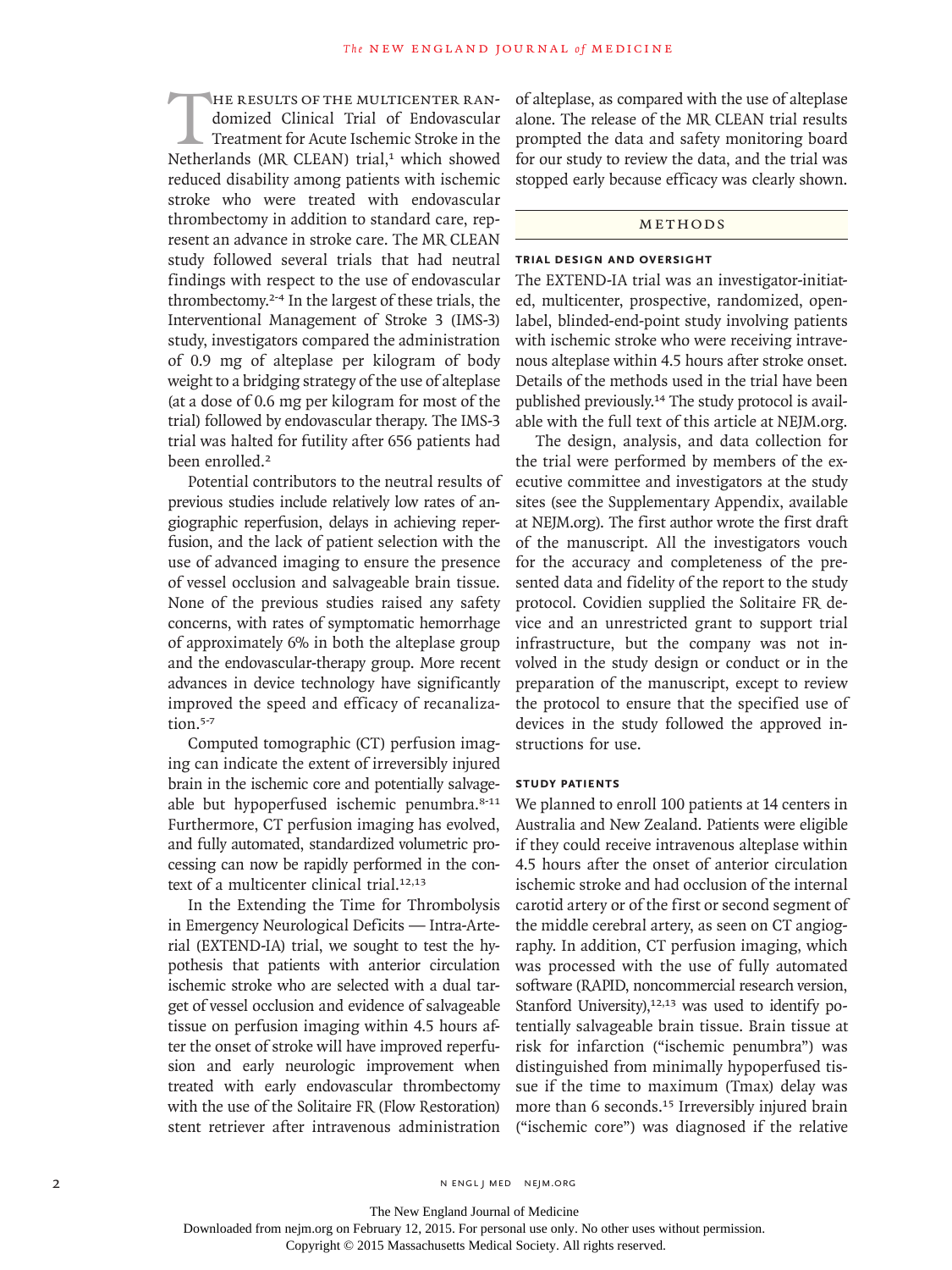cerebral blood flow was less than 30% of that in normal tissue.<sup>10</sup>

Endovascular therapy had to be initiated (groin puncture) within 6 hours after stroke onset and completed within 8 hours after onset. There were no restrictions on age or clinical severity, as assessed according to the score on the National Institutes of Health Stroke Scale (NIHSS), which ranges from 0 (normal) to 42 (death). However, patients were required to have functional independence before the stroke episode, which was defined as a score of less than 2 on the modified Rankin Scale, which ranges from 0 (normal) to 6 (death).

The study was approved by the institutional ethics committee at each study site. Written informed consent was obtained from patients or a legal representative before enrollment. Detailed inclusion and exclusion criteria are provided in the Supplementary Appendix.

# **Study Treatments**

All patients received alteplase at a dose of 0.9 mg per kilogram as standard care. Patients were randomly assigned in a 1:1 ratio to receive either alteplase plus endovascular therapy (endovasculartherapy group) or no further therapy (alteplase-only group) by means of a centralized website and stratified according to the site of arterial occlusion: the internal carotid artery or the first or second segment of the middle cerebral artery.

The use of conscious sedation or general anesthesia for endovascular treatment was at the discretion of the neurointerventionist. The site of vessel occlusion was confirmed with the use of digital subtraction angiography. If there was no lesion amenable to thrombectomy, the procedure was terminated. The Solitaire FR retrievable stent (Covidien) was deployed at the site of intracranial-vessel occlusion and then removed under negative-pressure aspiration. Control angiography was performed at the conclusion of the procedure and centrally graded for angiographic revascularization, with the use of the modified Treatment in Cerebral Ischemia classification, on a scale ranging from 0 (no flow) to 3 (normal flow), $16$ and any embolization of thrombus into previously uninvolved vascular territories.

# **Study Outcomes**

The coprimary outcomes were reperfusion (which was defined as the percentage reduction in the perfusion-lesion volume between initial imaging and imaging at 24 hours, which can be negative if hypoperfusion worsens) and early neurologic improvement (which was defined as a reduction of 8 points or more on the NIHSS or a score of 0 or 1 at 3 days). Secondary outcomes were the score on the modified Rankin scale at 90 days, death due to any cause, and symptomatic intracranial hemorrhage, including any subarachnoid hemorrhage associated with clinical symptoms and symptomatic intracerebral hemorrhage, which was defined as parenchymal hematoma type 2 within 36 hours after treatment combined with an increase on the NIHSS of at least 4 points from baseline.17 Further details are provided in the Methods section in the Supplementary Appendix.

# **Statistical Analysis**

After the release of the results of the MR CLEAN study, recruitment into the trial was suspended on October 31, 2014, and the data and safety monitoring board reviewed data for the 70 enrolled patients. A prespecified Haybittle–Peto stopping boundary was applied to the coprimary outcome in the intention-to-treat population with the use of Holm's step-down procedure,<sup>18</sup> so that one coprimary outcome was tested at a z value of more than 3.29 and the other at a z value of more than 3. The data and safety monitoring board stopped the trial for efficacy after this analysis.

For the intention-to-treat analysis of the coprimary outcome, we compared the median percentage reperfusion between the endovascular-therapy group and the alteplase-only group after adjustment for baseline arterial occlusion strata using the van Elteren test, a stratified version of the Wilcoxon rank-sum test. We used logistic regression to compare the between-group difference in the proportion of patients with early neurologic recovery, as indicated by a reduction of 8 or more points on the NIHSS or a score of 0 or 1 at 3 days, after adjustment for age and baseline NIHSS score.

Although results are reported with and without adjustment for baseline covariates, the analysis with adjustment was prespecified as the primary analysis. The results are also reported for the target group who underwent endovascular thrombectomy according to the protocol, as compared with the alteplase-only group, to adjust for effects such as recanalization before cerebral angiography was performed and any off-protocol interventions.

n engl j med nejm.org 3

The New England Journal of Medicine

Downloaded from nejm.org on February 12, 2015. For personal use only. No other uses without permission.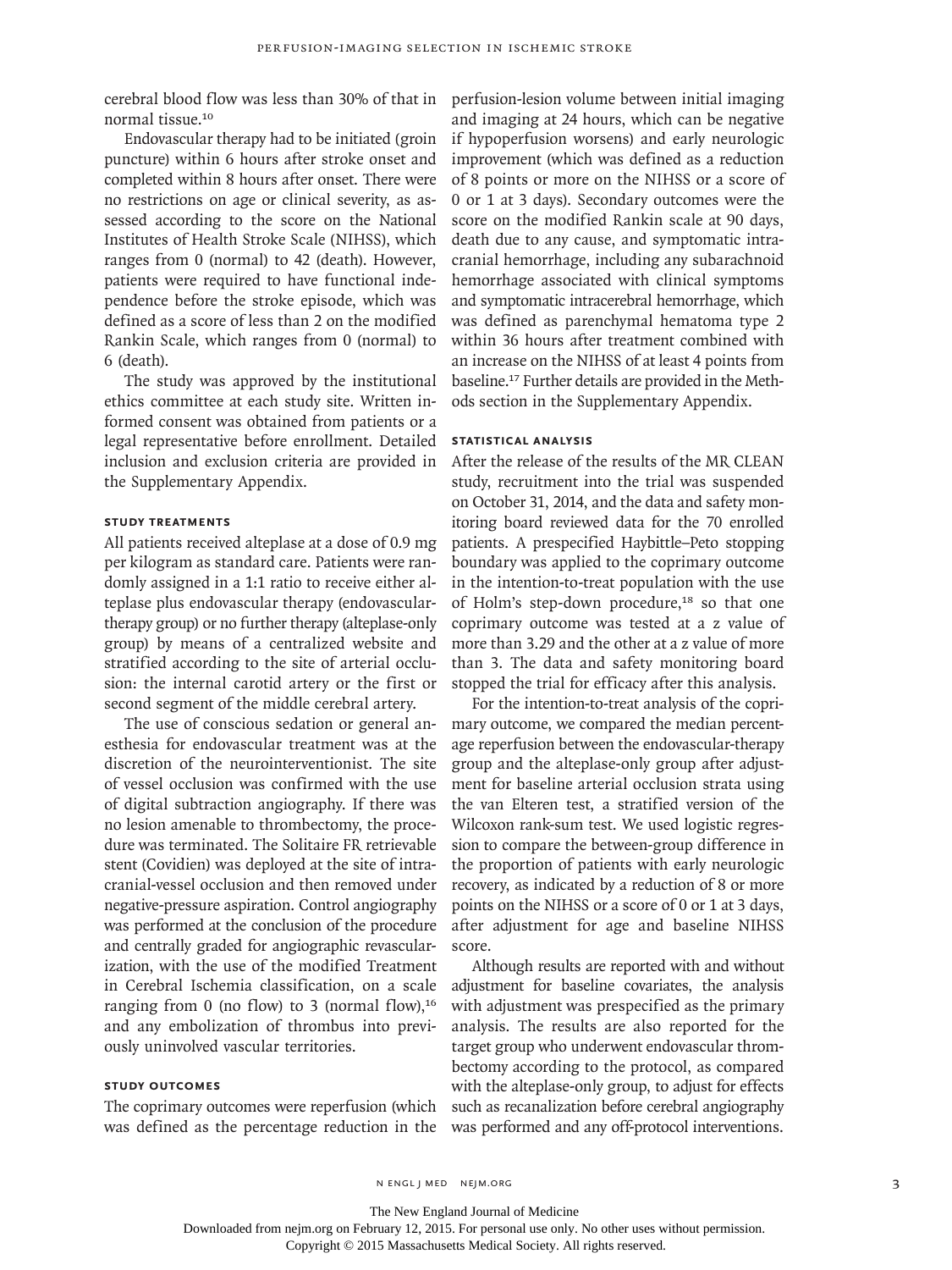As prespecified in the protocol, the initial analysis of the secondary outcome for the score on the modified Rankin scale was designed to be an assumption-free ordinal analysis<sup>19,20</sup> that

| Table 1. Characteristics of the Patients at Baseline.*                       |                                       |                                                   |  |  |  |  |
|------------------------------------------------------------------------------|---------------------------------------|---------------------------------------------------|--|--|--|--|
| Characteristic                                                               | Alteplase-Only<br>Group<br>$(N = 35)$ | Endovascular-<br><b>Therapy Group</b><br>$(N=35)$ |  |  |  |  |
| $Age - yr$                                                                   | $70.2 \pm 11.8$                       | $68.6 \pm 12.3$                                   |  |  |  |  |
| Male sex - no. $(%)$                                                         | 17 (49)                               | 17 (49)                                           |  |  |  |  |
| Median NIHSS score (IQR)+                                                    | $13(9-19)$                            | $17(13-20)$                                       |  |  |  |  |
| Clinical history - no. (%)                                                   |                                       |                                                   |  |  |  |  |
| Atrial fibrillation                                                          | 11(31)                                | 12(34)                                            |  |  |  |  |
| Hypertension                                                                 | 23 (66)                               | 21(60)                                            |  |  |  |  |
| <b>Diabetes</b>                                                              | 8(23)                                 | 2(6)                                              |  |  |  |  |
| Smoking                                                                      | 15(43)                                | 12 (34)                                           |  |  |  |  |
| Serum glucose - mmol/liter                                                   | $7.6 + 3.6$                           | $7.1 \pm 2.5$                                     |  |  |  |  |
| Cause of stroke - no. (%)                                                    |                                       |                                                   |  |  |  |  |
| Cardioembolic occlusion                                                      | 14(40)                                | 23(66)                                            |  |  |  |  |
| Large-artery occlusion                                                       | 13(37)                                | 7(20)                                             |  |  |  |  |
| Undetermined or other                                                        | 8(23)                                 | 5(14)                                             |  |  |  |  |
| Median time from stroke onset to<br>hospital arrival (IQR)<br>— min          | $80(56 - 115)$                        | 78 (54-112)                                       |  |  |  |  |
| Median time from stroke onset to<br>initiation of alteplase<br>$(IQR)$ — min | 145 (105-180)                         | $127(93 - 162)$                                   |  |  |  |  |
| Site of vessel occlusion - no. (%)                                           |                                       |                                                   |  |  |  |  |
| Internal carotid artery                                                      | 11(31)                                | 11(31)                                            |  |  |  |  |
| Middle cerebral artery                                                       |                                       |                                                   |  |  |  |  |
| First segment                                                                | 18 (51)                               | 20(57)                                            |  |  |  |  |
| Second segment                                                               | 6(17)                                 | 4(11)                                             |  |  |  |  |
| Ischemic core volume at initial<br>imaging — ml $\ddot{x}$                   |                                       |                                                   |  |  |  |  |
| Mean                                                                         | $19.6 \pm 17.4$                       | $18.9 \pm 18.5$                                   |  |  |  |  |
| Median (IQR)                                                                 | $18(4-29)$                            | $12(4-32)$                                        |  |  |  |  |
| Perfusion-lesion volume at initial<br>imaging $-mI$                          |                                       |                                                   |  |  |  |  |
| Mean                                                                         | 116±48                                | $105 + 39$                                        |  |  |  |  |
| Median (IQR)                                                                 | 115 (72-158)                          | $106(76 - 137)$                                   |  |  |  |  |

\* Plus–minus values are means ±SD. There were no significant differences between the two groups. To convert the values for glucose to milligrams per deciliter, divide by 0.05551. IQR denotes interquartile range.

† Scores on the National Institutes of Health Stroke Scale (NIHSS) range from 0 (normal) to 42 (death), with lower scores indicating less severe stroke.

‡ Irreversibly injured brain (ischemic core) was defined as cerebral blood flow of less than 30% of that in normal tissue.

§ To identify brain tissue at risk for infarction, a perfusion lesion was defined as one with a time to maximum (Tmax) delay of more than 6 seconds on computed tomographic perfusion imaging.

uses the Wilcoxon–Mann–Whitney generalized odds ratio across the full range of the modified Rankin scale (from 0 to 6). Then, we used a logistic-regression model to compare the proportions of patients with scores of 0 or 1 (defined as an excellent outcome) and those with scores of 0 to 2 (defined as a functionally independent outcome) in the two study groups after adjustment for age and baseline NIHSS score.

# **RESULTS**

## **Characteristics of the Patients**

From August 2012 through October 2014, a total of 70 patients underwent randomization (35 to the endovascular-therapy group and 35 to the alteplase-only group) at 10 study centers (9 in Australia and 1 in New Zealand) (Fig. S1 in the Supplementary Appendix). Baseline characteristics of the patients are provided in Table 1, and procedural characteristics in Table 2.

Approximately 25% of clinically eligible patients with vessel occlusion were excluded on the basis of perfusion-imaging criteria (Fig. S2 in the Supplementary Appendix). The majority of the thrombus had been lysed before angiography in 4 of 35 patients (11%) in the endovasculartherapy group. Four other patients in the endovascular-therapy group did not undergo thrombectomy because they had either major clinical deterioration or major clinical improvement, stenting of the extracranial internal carotid artery to obtain access achieved a flow with a rating of 2b on the modified Treatment in Cerebral Ischemia classification without requiring thrombectomy, or the procedure was terminated before deployment of the Solitaire FR stent retriever owing to vessel perforation caused by microcatheter manipulation.

# **Efficacy**

Patients in the endovascular-therapy group had significant improvements in both coprimary end points, as compared with the alteplase-only group (Table 3). Endovascular therapy resulted in increased reperfusion at 24 hours (P<0.001) (Fig. 1A) and a probability of reperfusion of more than 90% without symptomatic intracerebral hemorrhage, as compared with the alteplase-only group (89% vs. 34%, P<0.001). The improvement in reperfusion remained highly significant in a sensitivity analysis in which 100% reperfusion was imputed for the three patients in the alteplase-

4 n engl j med nejm.org i med nejm.org i med nejm.org i med nejm.org i med nejm.org i med nejm.org i med nejm.org

The New England Journal of Medicine Downloaded from nejm.org on February 12, 2015. For personal use only. No other uses without permission.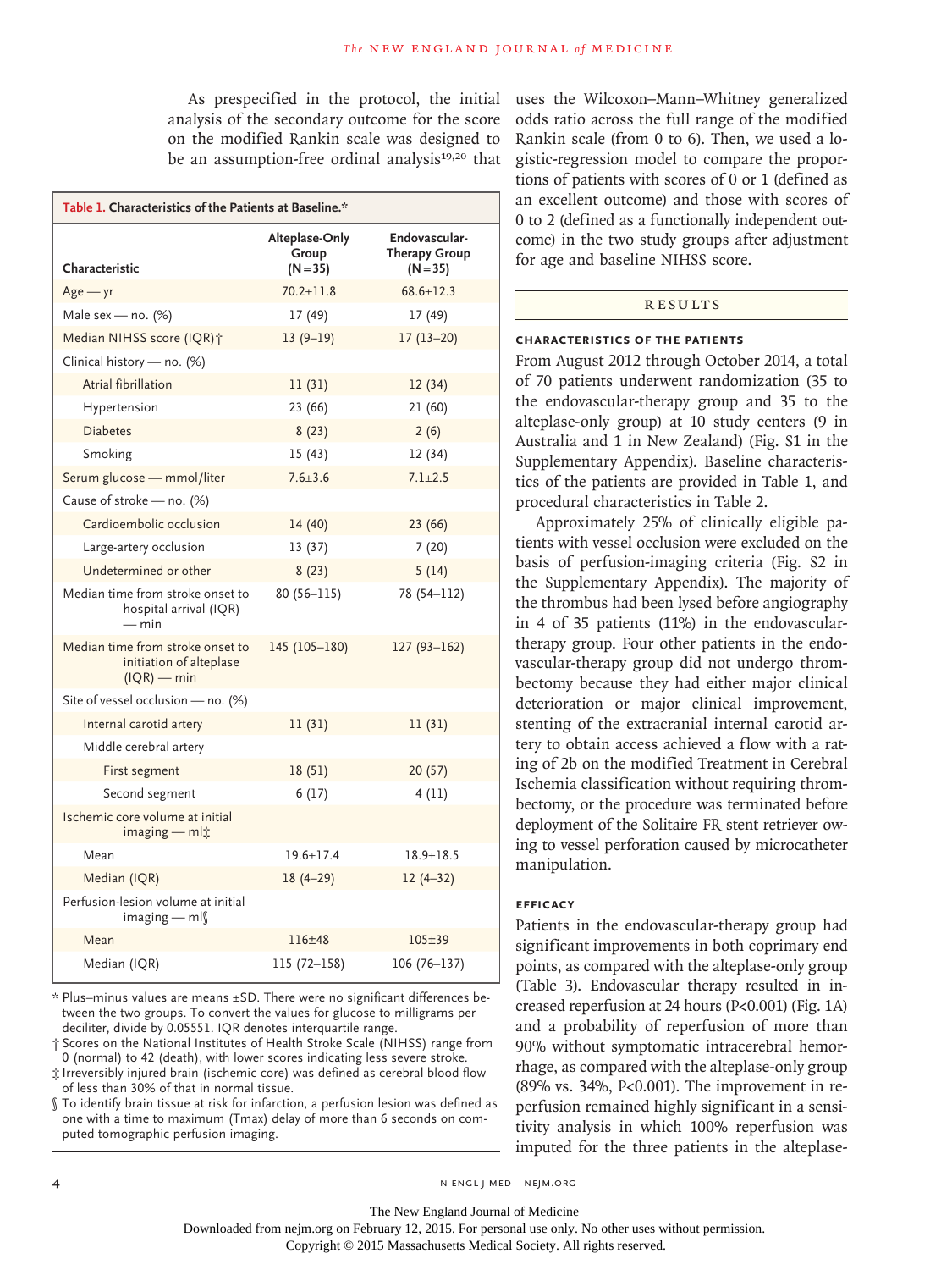only group who had missing data owing to poor clinical status.

Endovascular therapy led to greater early neurologic recovery at 3 days  $(P=0.002)$  (Fig. 1B) and improved functional outcome in an ordinal analysis of the score on the modified Rankin scale at 90 days (generalized odds ratio, 2.0; 95% confidence interval [CI], 1.2 to 3.8; P=0.006) (Fig. 2). We determined that 2.8 patients would need to be treated with endovascular therapy to achieve improvement of at least 1 point on the functional score, as compared with the use of alteplase alone. Patients in the endovasculartherapy group were also more likely to be independent (functional score, 0 to 2) at day 90 (71% vs. 40%,  $P=0.01$ ); we determined that 3.2 patients would need to be treated to achieve an independent outcome, as compared with alteplase alone. The median number of days spent at home (as compared with in the hospital or other inpatient facility) in the first 90 days after stroke<sup>22</sup> was 64 days greater in the endovascular-therapy group than in the alteplase-only group  $(P=0.001)$ .

Consistent results were seen across the range of tertiary clinical and imaging end points (Table 3, and Table S3 in the Supplementary Appendix) and the target-group analysis (Table S5 in the Supplementary Appendix). Patients with reperfusion of 90% or more in the affected vascular territory, as compared with those with reperfusion of less than 90%, had improved functional outcome on the ordinal modified Rankin scale at 90 days (generalized odds ratio, 4.5; 95% CI, 2.2 to 9.0; P<0.001) and had increased independence (score, 0 to 2; 72% vs. 30%; P<0.001) and an excellent outcome (score of 0 or 1, 58% vs. 11%; P<0.001).

#### **Safety**

Symptomatic intracerebral hemorrhage occurred in two patients in the alteplase-only group (both with fatal results) and in none of the patients in the endovascular-therapy group. However, a large parenchymal hematoma developed in two patients in the endovascular-therapy group without causing major clinical deterioration; in one patient, the bleeding was caused by perforation by a wire during angiography and before deployment of the Solitaire FR stent retriever. Both patients survived, with scores of 3 and 4 on the modified Rankin scale at day 90. Embolization into a different vascular territory occurred in 2 of 35 patients (6%) in the endovascular-therapy group but

| Table 2. Characteristics of Endovascular Procedures.* |  |
|-------------------------------------------------------|--|
|-------------------------------------------------------|--|

| Characteristic                                                                                 | Value                |
|------------------------------------------------------------------------------------------------|----------------------|
| Median time from stroke onset to groin puncture (IQR)<br>$-$ min                               | 210<br>$(166 - 251)$ |
| Median time from hospital arrival to groin puncture (IQR)<br>$-$ min                           | 113<br>$(83 - 159)$  |
| Median time from initial imaging to groin puncture (IQR)<br>$-$ min                            | 93<br>$(71 - 138)$   |
| Median time from initiation of alteplase to groin puncture (IQR)<br>$-$ min                    | 74<br>$(54 - 97)$    |
| Median time from groin puncture to mTICI 2b or 3 or comple-<br>tion of procedure $(IQR)$ - min | 43<br>$(24 - 53)$    |
| Median time from stroke onset to mTICI 2b or 3 or completion<br>of procedure (IQR) — min       | 248<br>$(204 - 277)$ |
| Proportion of patients receiving general anesthesia —<br>no./total no. (%)                     | 12/33(36)            |
| Final score on mTICI — no./total no. (%) $\dagger$                                             |                      |
| 3                                                                                              | 14/29 (48)           |
| 2 <sub>b</sub>                                                                                 | 11/29 (38)           |
| 2a                                                                                             | 2/29(7)              |
| 1                                                                                              | 1/29(3)              |
| $\mathbf{0}$                                                                                   | 1/29(3)              |

\* The abbreviation mTICI denotes modified Treatment in Cerebral Ischemia classification, with scores ranging from 0 (no flow) to 3 (normal flow). None of the patients who had angiographic reperfusion at the end of the procedure had reocclusion on imaging at 24 hours. Further details are provided in Table S2 in the Supplementary Appendix.

† The final score was measured in the 29 patients who had an initial occlusion on angiography.

did not cause clinical symptoms. There was no significant difference in mortality between the two groups, although two of the three patients in the endovascular-therapy group who died had a deterioration in their condition during the initial alteplase infusion before angiography because of a second cerebral embolism. The other adverse procedural event was a groin hematoma requiring transfusion in the endovascular-therapy group. Details regarding adverse events are provided in Table S4 in the Supplementary Appendix.

#### Discussion

In patients with acute ischemic stroke with major vessel occlusion and salvageable tissue on CT perfusion imaging, early mechanical thrombectomy with the Solitaire FR stent retriever after the intravenous administration of alteplase was associated with faster and more complete reperfusion than the use of alteplase alone. The increase in reperfusion led to a reduction in infarct growth

n engl j med nejm.org 5

The New England Journal of Medicine

Downloaded from nejm.org on February 12, 2015. For personal use only. No other uses without permission.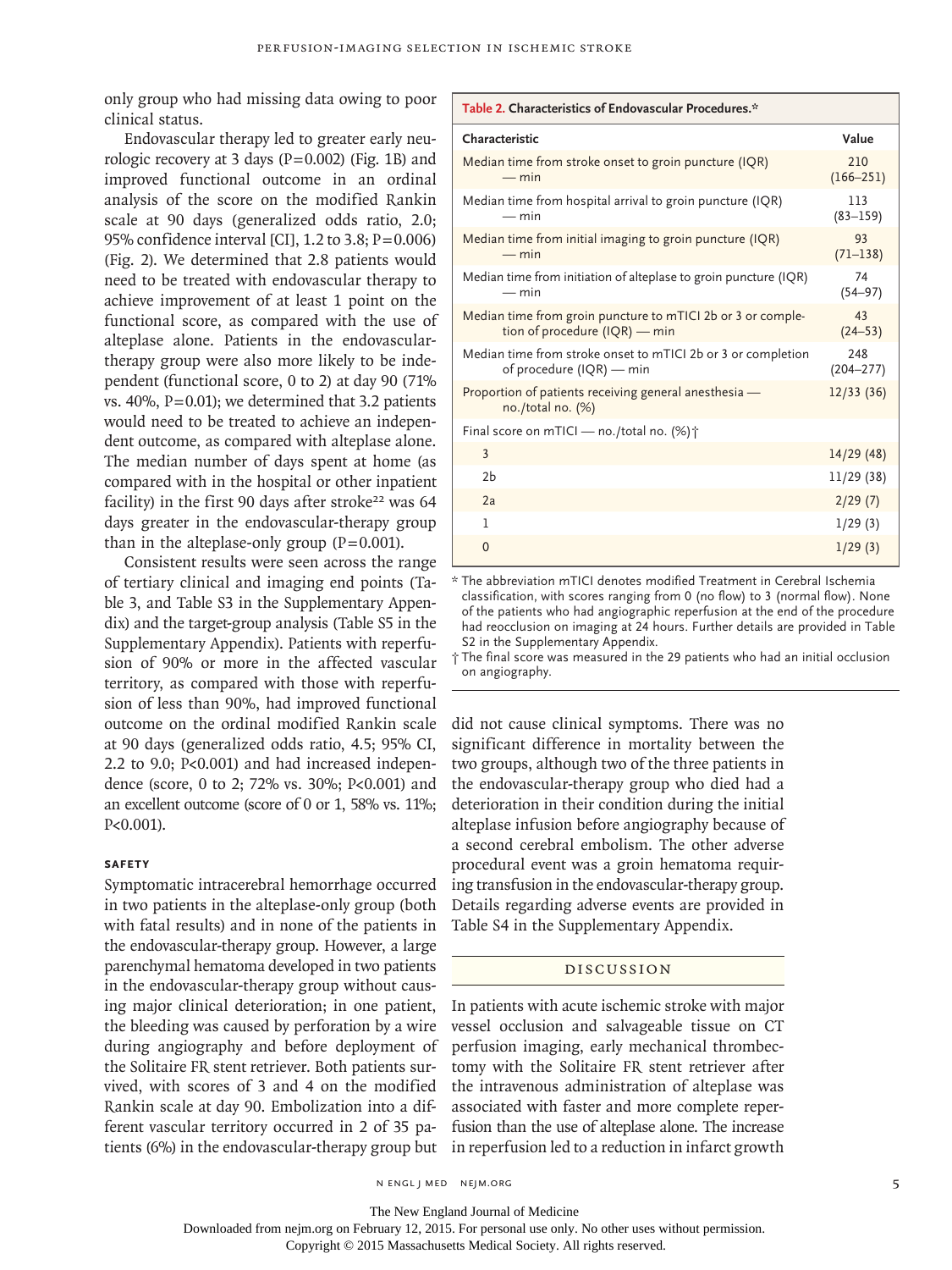| Table 3. Study Outcomes.*                                                                 |                                               |                                            |                                        |           |                                     |           |
|-------------------------------------------------------------------------------------------|-----------------------------------------------|--------------------------------------------|----------------------------------------|-----------|-------------------------------------|-----------|
| Outcome                                                                                   | Alteplase-<br><b>Only Group</b><br>$(N = 35)$ | Endovascular-<br>Therapy<br>Group $(N=35)$ | Adjusted                               | P Value   | Effect Size (95% CI);<br>Unadjusted | P Value   |
| Primary outcomes                                                                          |                                               |                                            |                                        |           |                                     |           |
| Median reperfusion at 24 hr (IQR)<br>$-$ (%) $\pm$                                        | 37 (-0.5 to 96)                               | 100 (100 to 100)                           | 4.7 (2.5 to 9.0)                       | < 0.001   | 4.9 (2.5 to 9.5)                    | < 0.001   |
| Early neurologic improvement - no. (%)                                                    | 13(37)                                        | 28 (80)                                    | 6.0 (2.0 to 18.0)                      | 0.002     | 6.8 (2.3 to 20)                     | < 0.001   |
| Secondary outcomes                                                                        |                                               |                                            |                                        |           |                                     |           |
| Score on the modified Rankin scale<br>at 90 days                                          |                                               |                                            |                                        |           |                                     |           |
| Median score (IQR) on ordinal analysis                                                    | 3(1 to 5)                                     | 1(0 to 3)                                  | 2.0                                    | 0.02      | $2.1$ (1.2 to 3.8)                  | 0.006     |
| Independent outcome - no. (%)                                                             | 14(40)                                        | 25(71)                                     | 4.2 (1.4 to 12)                        | 0.01      | 3.8 (1.4 to 10.0)                   | 0.009     |
| Excellent outcome - no. (%)                                                               | 10(29)                                        | 18(51)                                     | 2.4 (0.87 to 6.6)                      | 0.09      | 2.6 (1.0 to 7.1)                    | 0.05      |
| Safety — $no.$ (%)                                                                        |                                               |                                            |                                        |           |                                     |           |
| Death                                                                                     | 7(20)                                         | 3(9)                                       | $0.45$ (0.1 to 2.1)                    | 0.31      | $0.38$ (0.1 to 1.6)                 | 0.18      |
| Symptomatic intracerebral hemorrhage                                                      | 2(6)                                          | $\mathbf{0}$                               | <b>NA</b>                              | <b>NA</b> | $-6$ (-13 to 2)**                   | 0.49      |
| Parenchymal hematoma                                                                      | 3(9)                                          | 4(11)                                      | <b>NA</b>                              | <b>NA</b> | $3 (-11 to 17)**$                   | 0.99      |
| Tertiary outcomes††                                                                       |                                               |                                            |                                        |           |                                     |           |
| Reperfusion of >90% at 24 hr without<br>symptomatic intracerebral<br>hemorrhage - no. (%) | 12(34)                                        | 31 (89)                                    | 27.0 (5.5 to 135.0)                    | < 0.001   | 15.0 (4.0 to 52.0)                  | < 0.001   |
| Recanalization at 24 hr - no. (%) ##                                                      | 15(43)                                        | 33(94)                                     | 29.0 (5.4 to 155.0)                    | < 0.001   | 22.0 (4.5 to 106.0)                 | < 0.001   |
| Median infarct growth at 24 hr (IQR)<br>$-m1$                                             | 35.3<br>$(6.3 \text{ to } 73.4)$              | 10.9<br>(0 to 23.6)                        | $-0.44$<br>$(-0.76 \text{ to } -0.13)$ | 0.007     | <b>NA</b>                           | <b>NA</b> |
| Median home time $(IQR)$ — days                                                           | 15 (0 to 69)                                  | 73 (47 to 86)                              | 64 (28 to 90)                          | 0.001     | 58 (17 to 90)                       | 0.006     |

NA denotes not applicable.

† Values are odds ratios unless otherwise indicated. Odds ratios or median differences are for the endovascular-therapy group as compared with the alteplase-only group.

‡ Reperfusion was defined as the percentage reduction in the perfusion-lesion volume between initial imaging and 24-hour imaging. This value can be negative if hypoperfusion becomes more severe over time. This analysis was adjusted for the site of vessel occlusion at baseline. The effect size in this category is the Wilcoxon–Mann–Whitney generalized odds ratio.

§ Early neurologic improvement was defined as a reduction of 8 points or more on the National Institutes of Health Stroke Scale (NIHSS) or a score of 0 or 1 at 3 days. This analysis was adjusted for the NIHSS score and age at baseline.

The initial analysis of the modified Rankin scale was an ordinal analysis that used the full range of the scale from 0 (normal function) to 6 (death) and is expressed as a Wilcoxon–Mann–Whitney generalized odds ratio. The analysis was adjusted for the baseline NIHSS score (≤15 vs. >15) and age (≤70 years vs. >70 years) with the use of a permutation method to accommodate small stratum size. This method does not produce confidence intervals. In addition, scores on the modified Rankin scale were analyzed for an outcome with functional independence (score of 0 to 2) or an excellent outcome (score of 0 or 1), adjusted for the full range of ages and baseline score on the NIHSS.

Symptomatic intracerebral hemorrhage was defined as a large parenchymal hematoma (blood clot occupying >30% of infarct volume with mass effect) and an increase of 4 points or more in the NIHSS score.

The effect size in this category is a risk difference, as measured in percentage points for symptomatic intracerebral hemorrhage and parenchymal hematoma.

†† A more detailed list of tertiary outcomes is provided in Table S3 in the Supplementary Appendix.

‡‡ Recanalization was defined as a Thrombolysis in Myocardial Infarction score of 2 or 3 (partial or complete restoration of flow at the site of arterial occlusion).<sup>21</sup> This analysis was adjusted for the site of vessel occlusion at baseline.

§§ Infarct growth was defined as the increase in the ischemic core volume from baseline to 24 hours and was adjusted for the ischemic core volume at baseline.

¶¶ Home time (the number of days spent at home during the first 90 days after the diagnosis of stroke) was adjusted for the NIHSS score and age at baseline.

The effect size in this category is the median difference in infarct growth (as measured in milliliters and transformed by an exponent of 0.2 owing to a non-normal distribution) and the median difference in days for home time, as calculated by median regression.

> logic recovery and functional outcome at 3 months. of underlying clinical benefit.<sup>23</sup> This reduction in infarct growth is consistent with

and substantial clinical benefit in early neuro-salvage of ischemic penumbra as the mechanism

The magnitude of the clinical benefit of en-

Downloaded from nejm.org on February 12, 2015. For personal use only. No other uses without permission.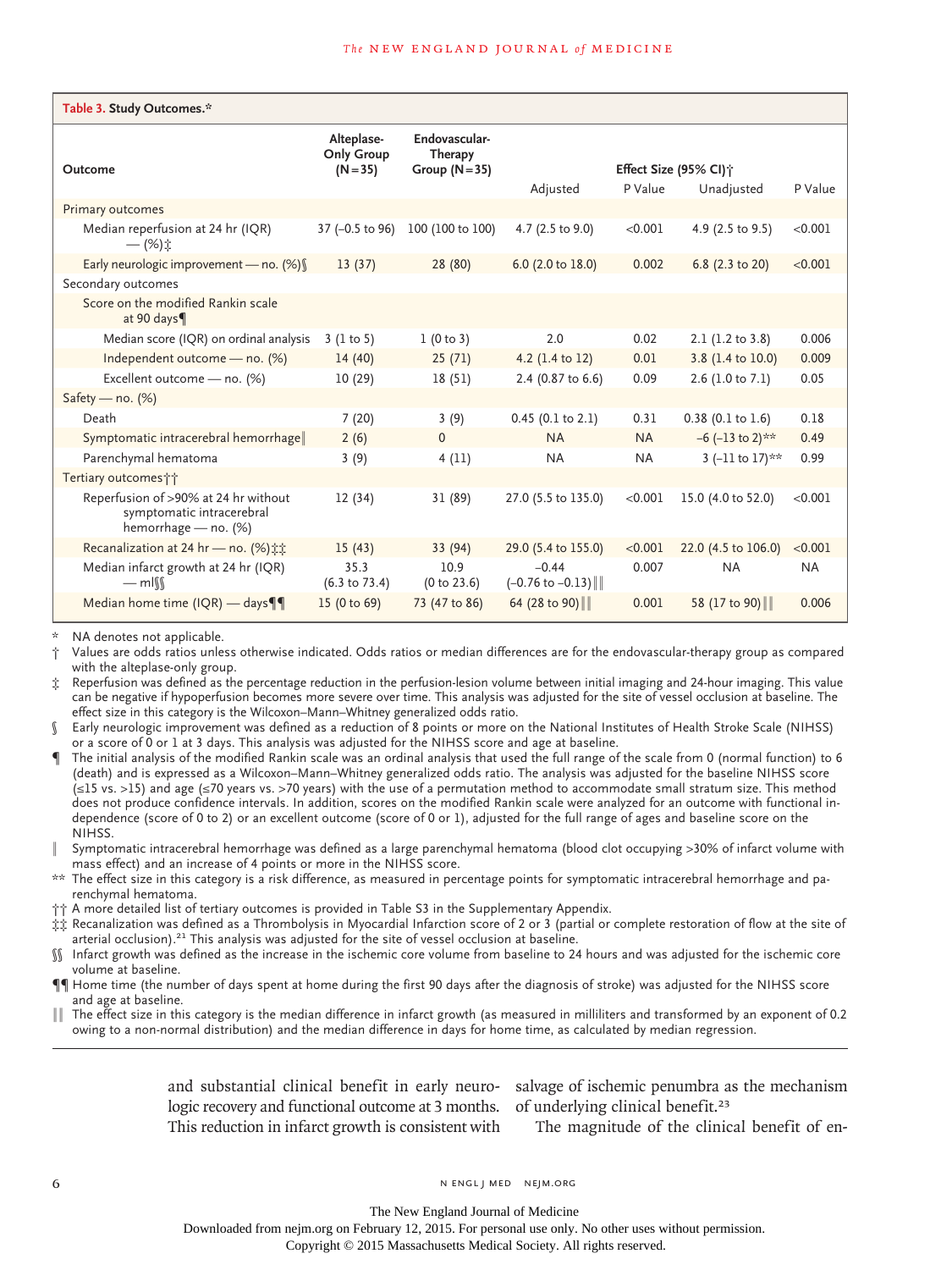dovascular thrombectomy in our study was larger than that in previous trials, despite similar clinical severities and demographic characteristics. The results of this trial were unequivocal, despite the small sample size. Key differences between our study and the previous trials include the use of CT perfusion imaging to select patients with the greatest potential to benefit from endovascular therapy, shorter time to the onset of treatment, and improved rates of angiographic revascularization.

A unique feature of our study was the use of standardized, universal CT perfusion-imaging selection to exclude patients with large ischemic cores and without evidence of clinically significant salvageable ischemic brain. Such patients have a low probability of a good outcome and have a higher risk of symptomatic hemorrhage and malignant edema.<sup>15,24</sup> In the time window of less than 4.5 hours, patients with large ischemic cores comprise 10 to 15% of an unselected population,24 a rate that was generally consistent with the estimate of 25% of patients (95% CI, 11 to 45) who were excluded from our study on the basis of perfusion-imaging criteria. Such patients may not only undergo futile reperfusion but also have a reduced treatment effect if reperfusion leads to hemorrhage or malignant edema. This factor may be particularly relevant if the intervention has a higher reperfusion rate than that in controls, which was shown in our study to be applicable to endovascular therapy. CT perfusion imaging was also performed in about 65% of patients in the MR CLEAN trial (Majoie C: personal communication). Such imaging was not required according to the protocol for the MR CLEAN trial but may have influenced patient selection. Hence, positive results in the MR CLEAN trial may not be entirely attributable to imaging selection on the basis of vessel occlusion alone.

The interval between the initiation of alteplase and randomization was 30 minutes in our study, as compared with 100 minutes in the MR CLEAN trial, because of our approach of identifying patients with the greatest potential to benefit from reperfusion and then maximizing early reperfusion with the use of combined alteplase and endovascular therapy, rather than waiting to assess clinical response to alteplase. As a result, the time from stroke onset to the initiation of the endovascular procedure was a median of 50 minutes shorter than the similar interval in the MR CLEAN trial, which may also





Panel A shows box plots for the rate of reperfusion at 24 hours (the coprimary end point) among patients receiving intravenous alteplase plus endovascular therapy (endovascular-therapy group) and those receiving alteplase only (100% vs. 37%, P<0.001). The horizontal line within the box plot for the alteplase-only group represents the median, the top and bottom of each box indicate the interquartile range, I bars indicate 1.5 times the interquartile range, and the circles indicate outliers. For the endovascular-therapy group, the median was 100%, with six outliers. Panel B shows box plots for the changes in the distribution of scores on the National Institutes of Health Stroke Scale (NIHSS) from baseline to 24 hours, 3 days, and 90 days. NIHSS is a standardized neurologic examination and ranges from 0 (normal) to 42 (death), with lower scores indicating less severe stroke. There was an early and sustained reduction in NIHSS scores in the endovascular-therapy group, as compared with the alteplase-only group.

have contributed to the substantially higher proportion of patients with independent functional outcomes observed in our study. Only 11% of the patients in our study had no retrievable thrombus on initial angiography, which is consistent with results that have been reported previously<sup>25</sup> and mitigates any concern regarding unnecessary angiography. As endovascular therapy becomes

The New England Journal of Medicine

Downloaded from nejm.org on February 12, 2015. For personal use only. No other uses without permission.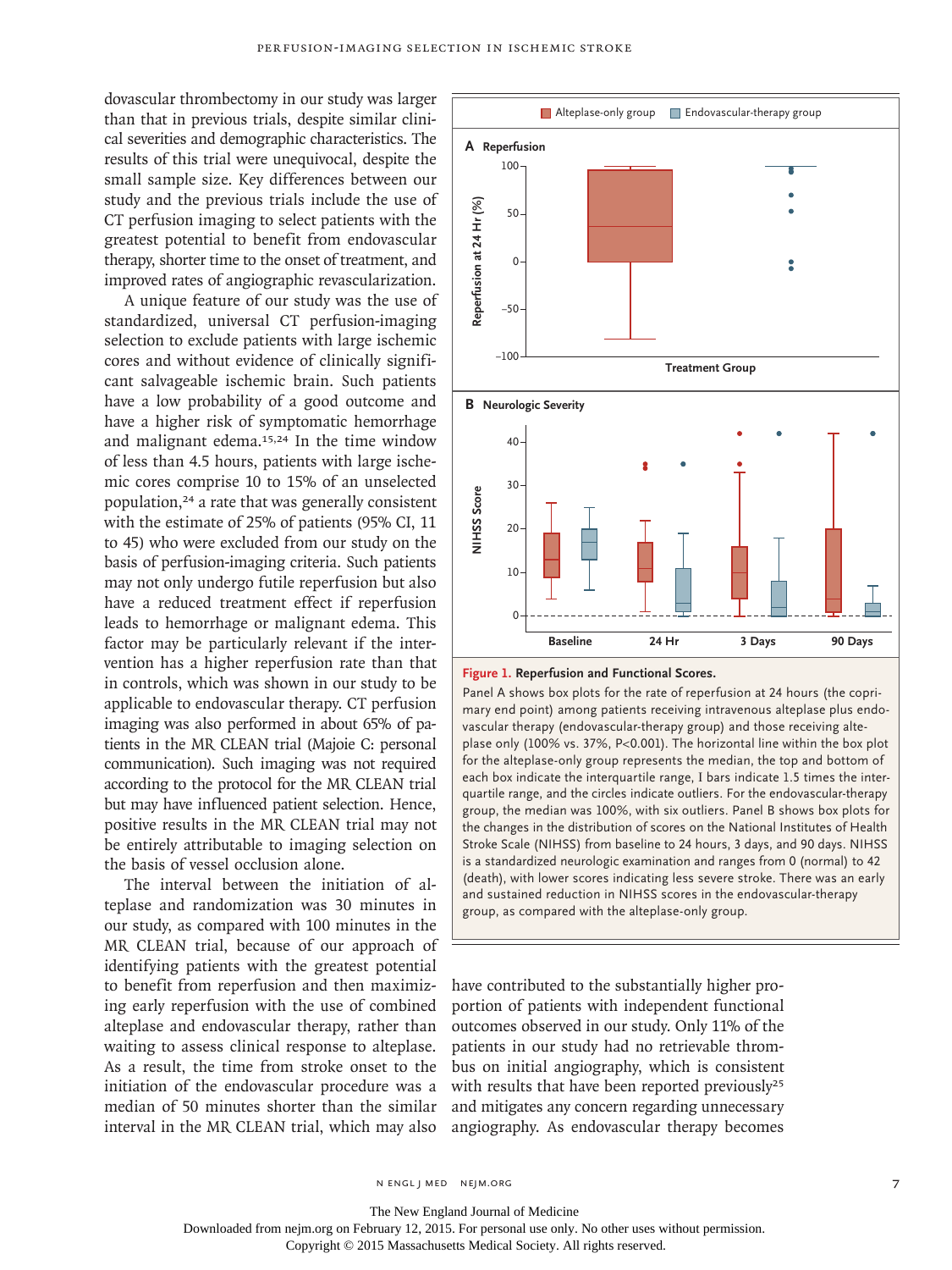

**Figure 2. Scores on the Modified Rankin Scale at 90 Days in the Intentionto-Treat Population.**

Shown are the percentages of patients in the endovascular-therapy group and the alteplase-only group with scores from 0 to 6 on the modified Rankin scale as follows: 0, no symptoms; 1, no clinically significant disability; 2, slight disability (able to handle own affairs without assistance but unable to carry out all previous activities); 3, moderate disability requiring some help (e.g., with shopping, cleaning, and finances but able to walk unassisted); 4, moderately severe disability (unable to attend to bodily needs without assistance and unable to walk unassisted); 5, severe disability (requiring constant nursing care and attention); and 6, death. In the endovascular group, no patients had a score of 5.

> standard care, there is further potential to streamline the "door-to-puncture" process and perhaps achieve even greater clinical benefits.

> The rate of successful revascularization immediately after the procedure (86% of patients had a restoration of flow to >50% of the strokeaffected territory) was higher in our study than in previous randomized trials but is consistent with registry studies in which the Solitaire FR stent retriever was used.<sup>5</sup> This finding probably relates to the use of earlier-generation devices and techniques in the IMS-3 and the Mechanical Retrieval and Recanalization of Stroke Clots Using Embolectomy (MR RESCUE) trials. The reperfusion rate in our study was also higher than the 58% reported in MR CLEAN, in which stent retrievers were used in 81.5% of patients. There is some evidence that the success of recanalization is increased in patients with good collateral flow,<sup>26</sup> which correlates strongly with the presence of a "mismatch" pattern on perfusion imaging between a small, irreversibly injured ischemic core and a larger perfusion lesion indicating the presence of salvageable ischemic penumbra.<sup>27</sup> The imaging selection of patients may therefore have chosen patients with a better chance of recanalization.

Our study, which was conducted at multiple

centers with varying levels of imaging expertise, shows the practicality and generalizability of fully automated image processing. The time that is required to acquire, process, and interpret images is largely a function of computer-network speed and processing power, and should be less than 15 minutes.12 Analysis of the CT perfusion images occurred in parallel with administration of alteplase so that there was no treatment delay.<sup>28</sup>

Strengths of our study include the selection of patients who were most likely to benefit from reperfusion, earlier intervention, and a standardized stent-retriever intervention with more complete revascularization. Also, the routine assessment of reperfusion at 24 hours has the advantage of being quantitative, blinded, and objective because of the automated software that was used. The 24-hour interval provides assurance that reocclusion after initial successful recanalization is uncommon in such patients. Previous studies have been restricted to assessing angiographic reperfusion rates in only the endovascular group or, in some cases, recanalization at 24 hours in a subgroup of patients.<sup>2</sup>

Limitations of the study include the inability to perform subgroup analyses, given the small number of patients. Such analyses will require individual patient meta-analysis of multiple trials. We cannot rule out the possibility that some of the patients who were excluded from the trial on the basis of a large ischemic core or absence of significant salvageable ischemic brain tissue might have benefited from endovascular therapy. Purely volume-based criteria do not account for the location of the core, which is also relevant to the clinical outcome.<sup>29</sup> The early termination of the trial does create potential for overestimation of the effect size. However, the investigators believed that the new information from the MR CLEAN trial ethically mandated review by the independent data and safety monitoring board. The details of the statistical stopping rule were highly conservative and were agreed on between investigators and the data and safety monitoring board in advance of accessing the data.

In conclusion, we found that patients with ischemic stroke with a proximal cerebral arterial occlusion and salvageable tissue on CT perfusion imaging had improved reperfusion, early neurologic recovery, and functional outcome if endovascular thrombectomy with the Solitaire FR stent retriever was performed without delay after the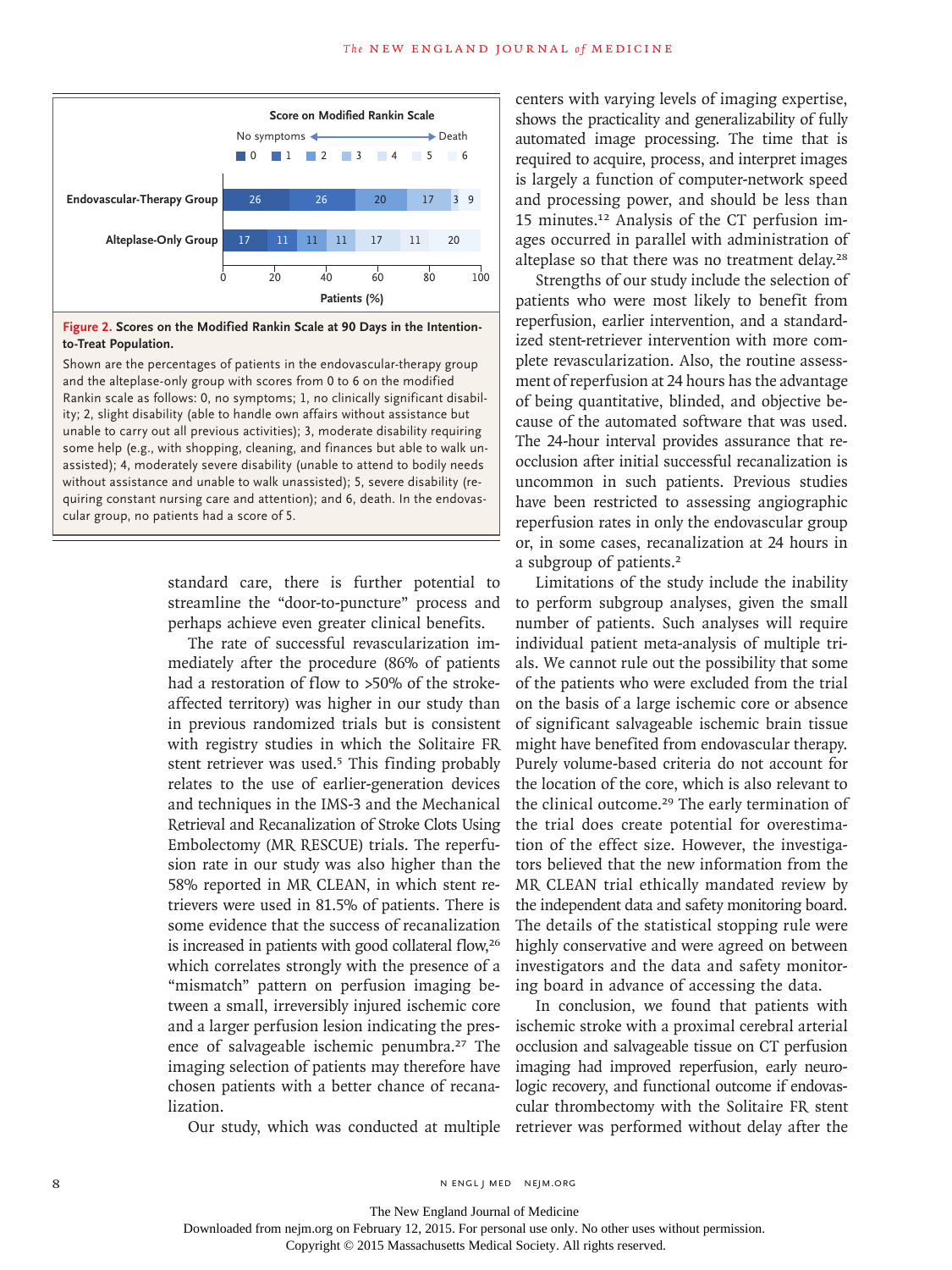initiation of intravenous alteplase. Further studies will be needed to clarify remaining uncertainties regarding the benefit in patients with more distal occlusions, later time windows, and the influence of the type of device that is used and variability in the endovascular technique.

Supported by grants from the Australian National Health and Medical Research Council of Australia (1043242 and 1035688), Royal Australasian College of Physicians, Royal Melbourne Hospital Foundation, and the National Heart Foundation of Australia; and by infrastructure funding from the state government of Victoria. The Solitaire FR device and trial infrastructure were provided under an unrestricted grant from Covidien.

Disclosure forms provided by the authors are available with the full text of this article at NEJM.org.

We thank Gregory Albers, Roland Bammer, and staff members at the Stanford University Stroke Center for providing a research version of the RAPID software; Simon McBride, Christopher Stanbridge, and Karen Harrap of the Commonwealth Scientific and Industrial Research Organization for creating the electronic-case-record and Internet randomization; Gagan Sharma and Simon Salinas for imaging-data management; and Elise Cowley and Rachael McCoy of Neuroscience Trials Australia for study management.

#### **Appendix**

The authors are as follows: Bruce C.V. Campbell, M.D., Peter J. Mitchell, M.D., Timothy J. Kleinig, M.D., Helen M. Dewey, M.D., Leonid Churilov, Ph.D., Nawaf Yassi, M.D., Bernard Yan, M.D., Richard J. Dowling, M.D., Mark W. Parsons, M.D., Thomas J. Oxley, M.D., Teddy Y. Wu, M.D., Mark Brooks, M.D., Marion A. Simpson, M.D., Ferdinand Miteff, M.D., Christopher R. Levi, M.D., Martin Krause, M.D., Timothy J. Harrington, M.D., Kenneth C. Faulder, M.D., Brendan S. Steinfort, M.D., Miriam Priglinger, M.D., Timothy Ang, M.D., Rebecca Scroop, M.D., P. Alan Barber, M.D., Ben McGuinness, M.D., Tissa Wijeratne, M.D., Thanh G. Phan, M.D., Winston Chong, M.D., Ronil V. Chandra, M.D., Christopher F. Bladin, M.D., Monica Badve, M.D., Henry Rice, M.D., Laetitia de Villiers, M.D., Henry Ma, M.D., Patricia M. Desmond, M.D., Geoffrey A. Donnan, M.D., and Stephen M. Davis, M.D.

The authors' affiliations are as follows: the Department of Medicine and Neurology, Melbourne Brain Centre at the Royal Melbourne Hospital (B.C.V.C., N.Y., B.Y., T.J.O., T.Y.W., S.M.D.), Department of Radiology (P.J.M., R.J.D., P.M.D.), and Florey Institute of Neuroscience and Mental Health (L.C., T.J.O., H.M., G.A.D.), University of Melbourne, Parkville, VIC, Royal Adelaide Hospital, Adelaide, SA (T.J.K., R.S), Austin Health, Heidelberg, VIC (H.M.D., M. Brooks, M.A.S.), Priority Research Centre for Brain and Mental Health Research, John Hunter Hospital, University of Newcastle, Newcastle, NSW (M.W.P., F.M., C.R.L., T.A.), Department of Neurology, Royal North Shore Hospital and Kolling Institute, University of Sydney (M.K., M.P.), and Department of Radiology, Royal North Shore Hospital (F.M., T.J.H., K.C.F., B.S.S.), St. Leonards, NSW, Western Hospital, Footscray, VIC (T.W.), Monash Medical Centre, Monash University, Clayton, VIC (T.G.P., W.C., R.V.C., H.M.), Box Hill Hospital (C.F.B.), and Eastern Clinical School, Faculty of Medicine, Nursing and Health Sciences (H.M.D.), Monash University, Box Hill, VIC, and Gold Coast University Hospital, Southport, QLD (M. Badve, H.R., L.V.) — all in Australia; and Centre for Brain Research, University of Auckland, Auckland City Hospital (P.A.B.), and Auckland City Hospital (B.M.) — both in Auckland, New Zealand.

#### **References**

**1.** Berkhemer OA, Fransen PS, Beumer D, et al. A randomized trial of intraarterial treatment for acute ischemic stroke. N Engl J Med 2015;372:11-20.

**2.** Broderick JP, Palesch YY, Demchuk AM, et al. Endovascular therapy after intravenous t-PA versus t-PA alone for stroke. N Engl J Med 2013;368:893-903. [Erratum, N Engl J Med 2013;368:1265.] **3.** Ciccone A, Valvassori L, Nichelatti M, et al. Endovascular treatment for acute ischemic stroke. N Engl J Med 2013; 368:904-13.

**4.** Kidwell CS, Jahan R, Gornbein J, et al. A trial of imaging selection and endovascular treatment for ischemic stroke. N Engl J Med 2013;368:914-23.

**5.** Pereira VM, Gralla J, Davalos A, et al. Prospective, multicenter, single-arm study of mechanical thrombectomy using Solitaire Flow Restoration in acute ischemic stroke. Stroke 2013;44:2802-7.

**6.** Saver JL, Jahan R, Levy EI, et al. Solitaire Flow Restoration Device versus the Merci Retriever in patients with acute ischaemic stroke (SWIFT): a randomised, parallel-group, non-inferiority trial. Lancet 2012;380:1241-9.

**7.** Nogueira RG, Lutsep HL, Gupta R, et al. Trevo versus Merci retrievers for thrombectomy revascularisation of large vessel occlusions in acute ischaemic

stroke (TREVO 2): a randomised trial. Lancet 2012;380:1231-40.

**8.** Bivard A, Levi C, Spratt N, Parsons M. Perfusion CT in acute stroke: a comprehensive analysis of infarct and penumbra. Radiology 2013;267:543-50.

**9.** Bivard A, Spratt N, Levi C, Parsons M. Perfusion computer tomography: imaging and clinical validation in acute ischaemic stroke. Brain 2011;134:3408-16. **10.** Campbell BCV, Christensen S, Levi CR, et al. Cerebral blood flow is the optimal CT perfusion parameter for assessing infarct core. Stroke 2011;42:3435-40.

**11.** Campbell BCV, Christensen S, Levi CR, et al. Comparison of computed tomography perfusion and magnetic resonance imaging perfusion-diffusion mismatch in ischemic stroke. Stroke 2012; 43:2648-53.

**12.** Campbell BCV, Yassi N, Ma H, et al. Imaging selection in ischemic stroke: feasibility of automated CT-perfusion analysis. Int J Stroke 2015;10:51-4.

**13.** Straka M, Albers GW, Bammer R. Real-time diffusion-perfusion mismatch analysis in acute stroke. J Magn Reson Imaging 2010;32:1024-37.

**14.** Campbell BC, Mitchell PJ, Yan B, et al. A multicenter, randomized, controlled study to investigate EXtending the time for Thrombolysis in Emergency Neurological Deficits with Intra-Arterial therapy (EXTEND-IA). Int J Stroke 2014;9:126- 32.

**15.** Lansberg MG, Straka M, Kemp S, et al. MRI profile and response to endovascular reperfusion after stroke (DEFUSE 2): a prospective cohort study. Lancet Neurol 2012;11:860-7.

**16.** Wintermark M, Albers GW, Broderick JP, et al. Acute Stroke Imaging Research Roadmap II. Stroke 2013;44:2628-39.

**17.** Wahlgren N, Ahmed N, Dávalos A, et al. Thrombolysis with alteplase for acute ischaemic stroke in the Safe Implementation of Thrombolysis in Stroke-Monitoring Study (SITS-MOST): an observational study. Lancet 2007;369:275-82.

**18.** Holm S. A simple sequentially rejective multiple test procedure. Scand J Stat 1979;6:65-70.

**19.** Churilov L, Arnup S, Johns H, et al. An improved method for simple, assumption-free ordinal analysis of the modified Rankin Scale using generalized odds ratios. Int J Stroke 2014;9:999-1005.

**20.** Howard G, Waller JL, Voeks JH, et al. A simple, assumption-free, and clinically interpretable approach for analysis of modified Rankin outcomes. Stroke 2012; 43:664-9.

**21.** Zaidat OO, Yoo AJ, Khatri P, et al. Recommendations on angiographic revascu-

The New England Journal of Medicine

Downloaded from nejm.org on February 12, 2015. For personal use only. No other uses without permission.